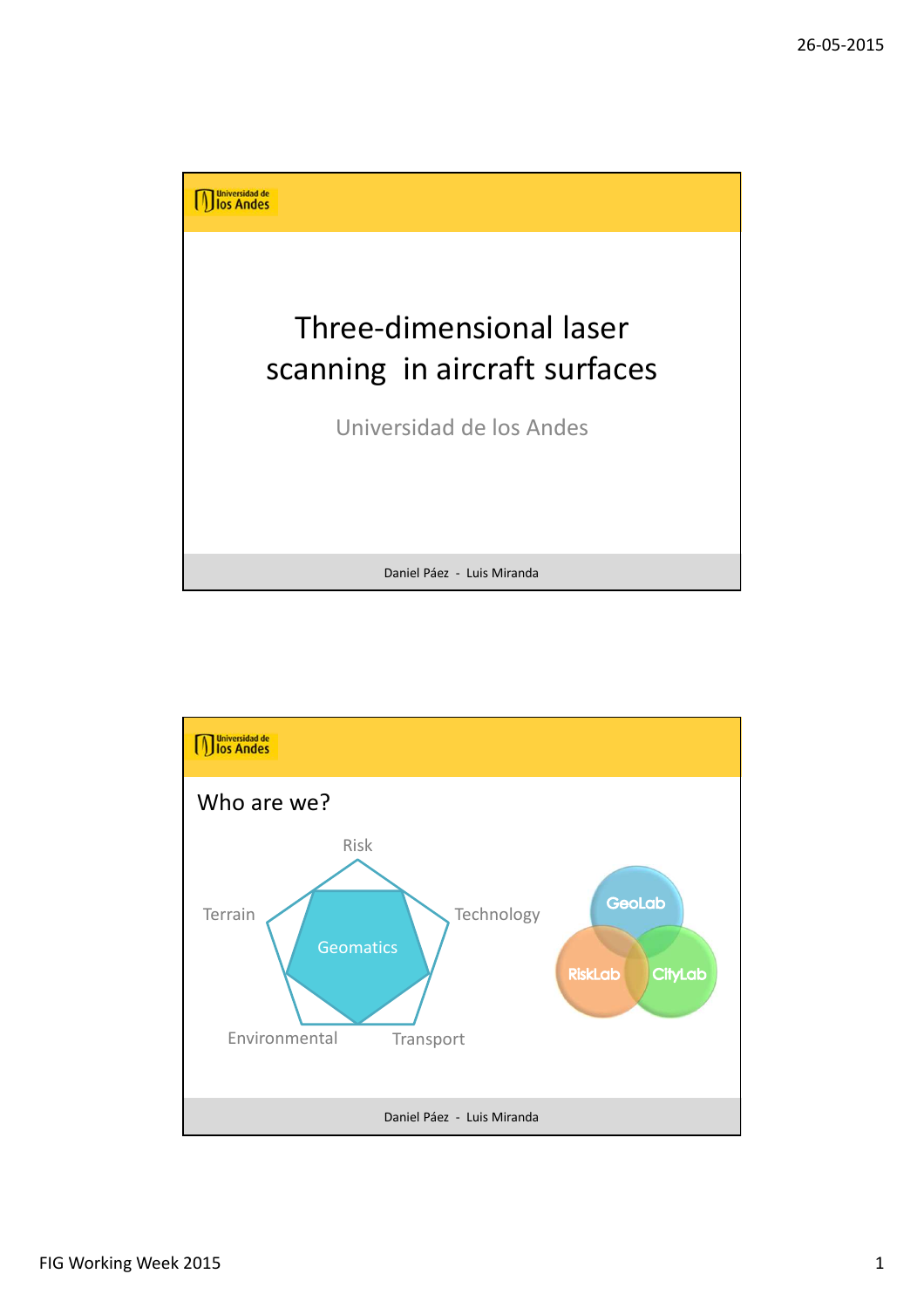

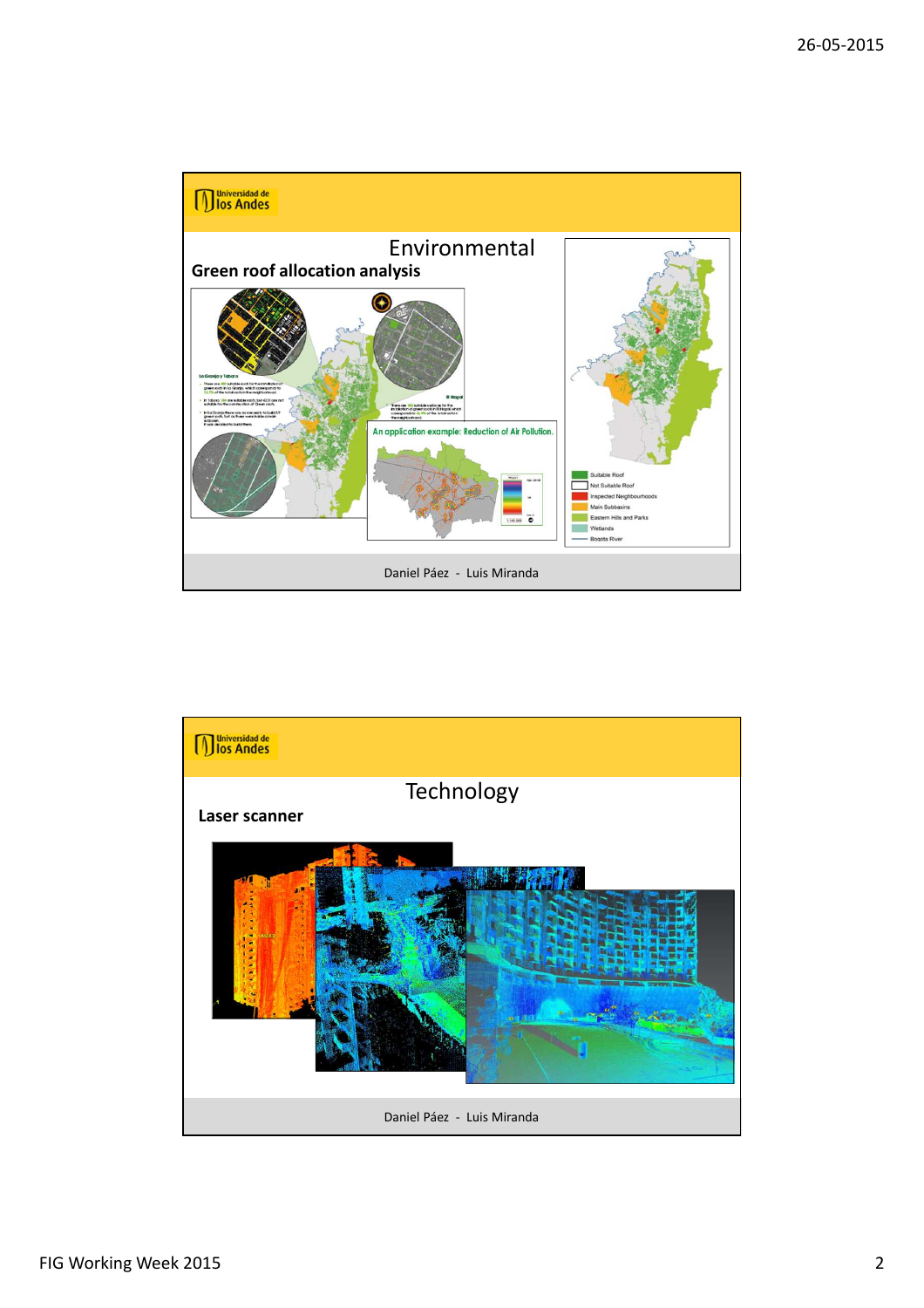

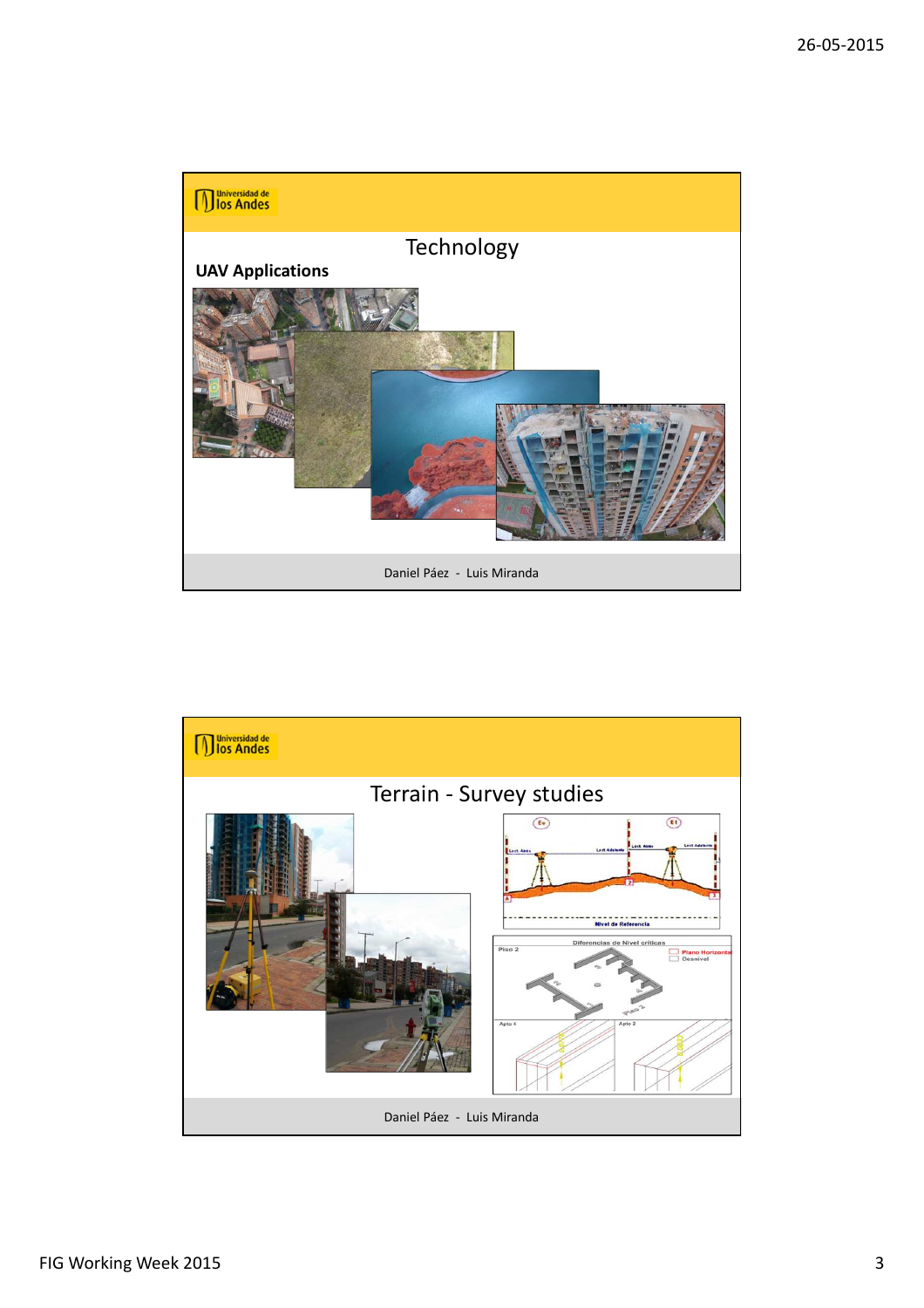

Daniel Páez - Luis Miranda

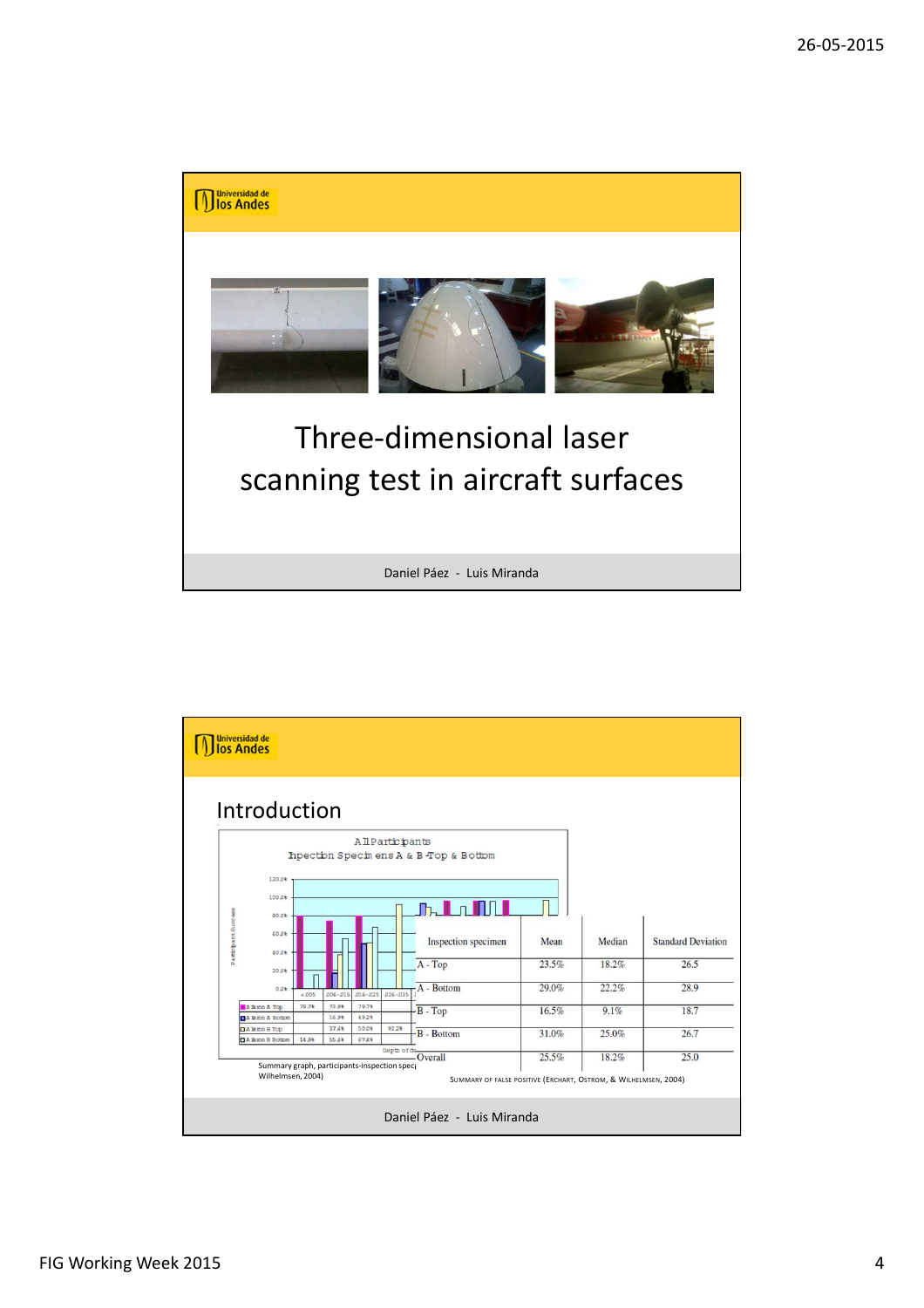

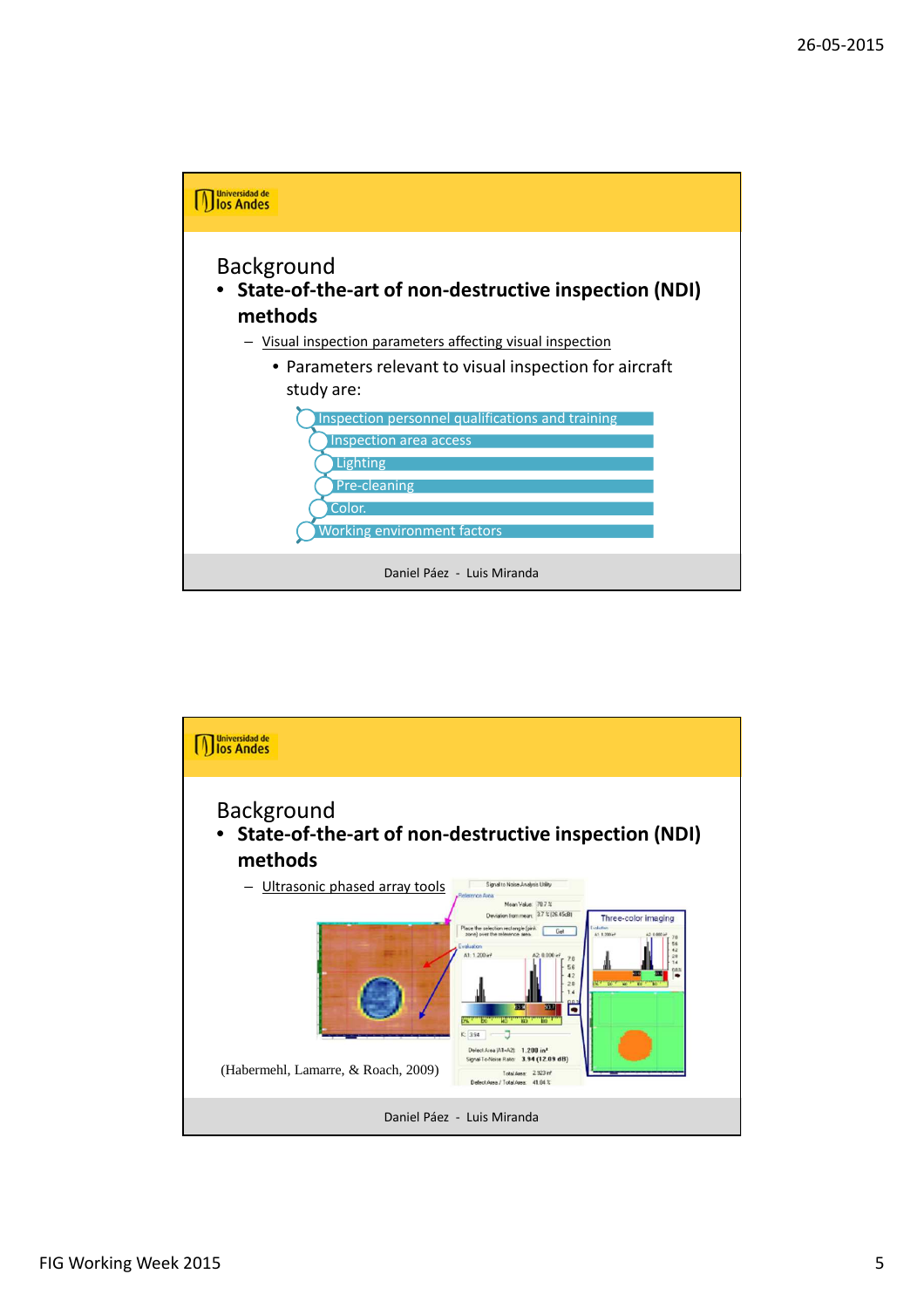

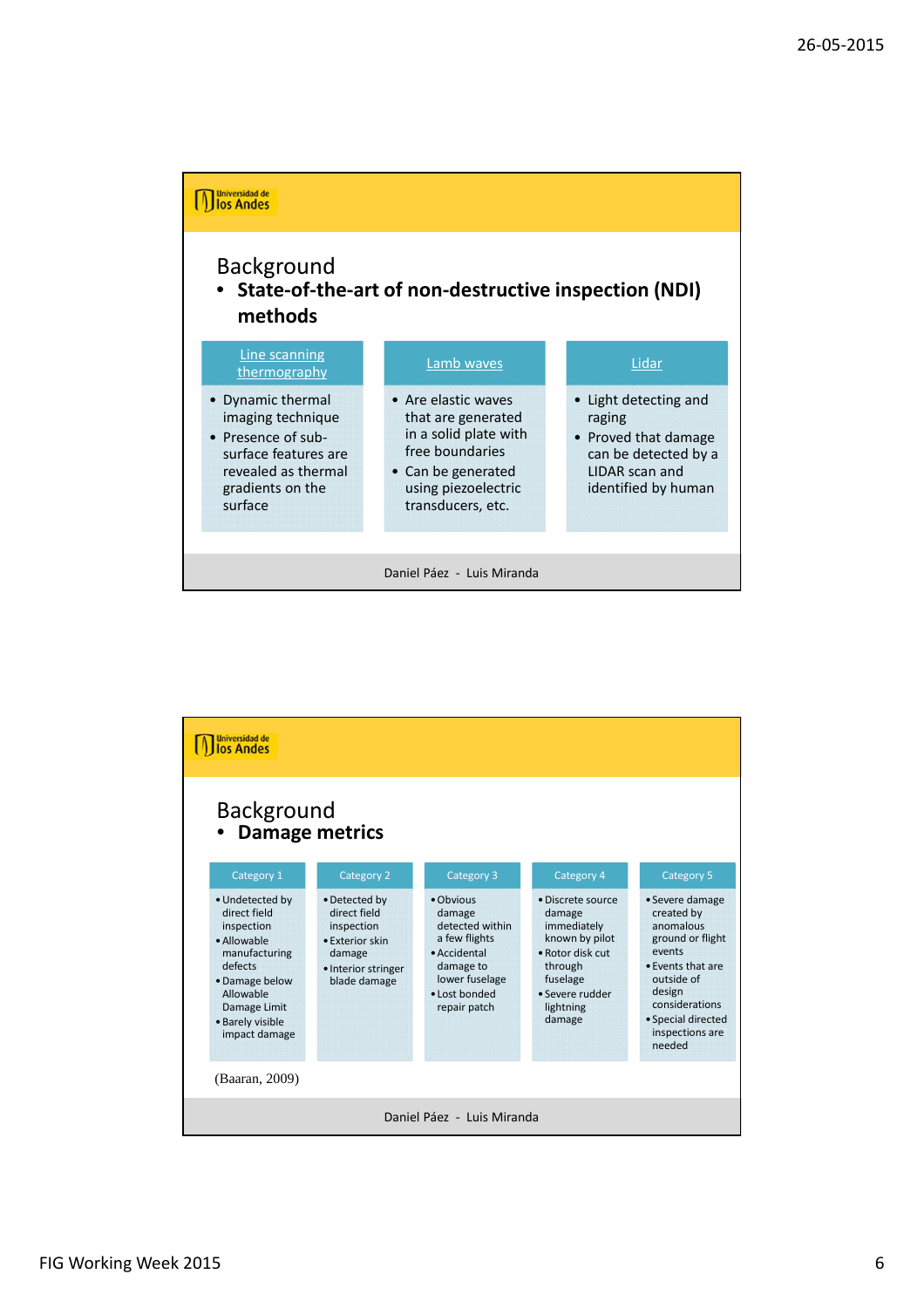



FIG Working Week 2015 7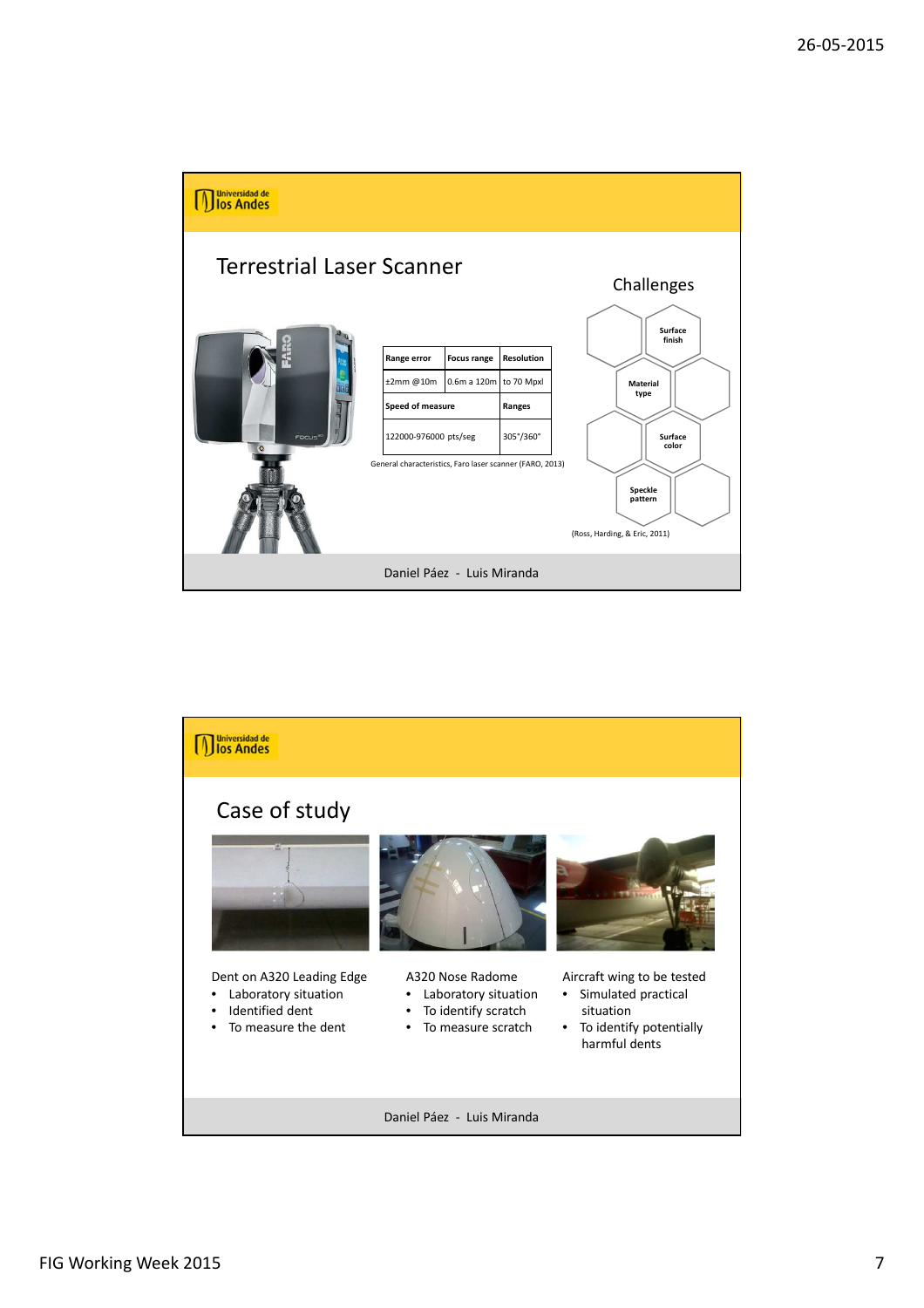

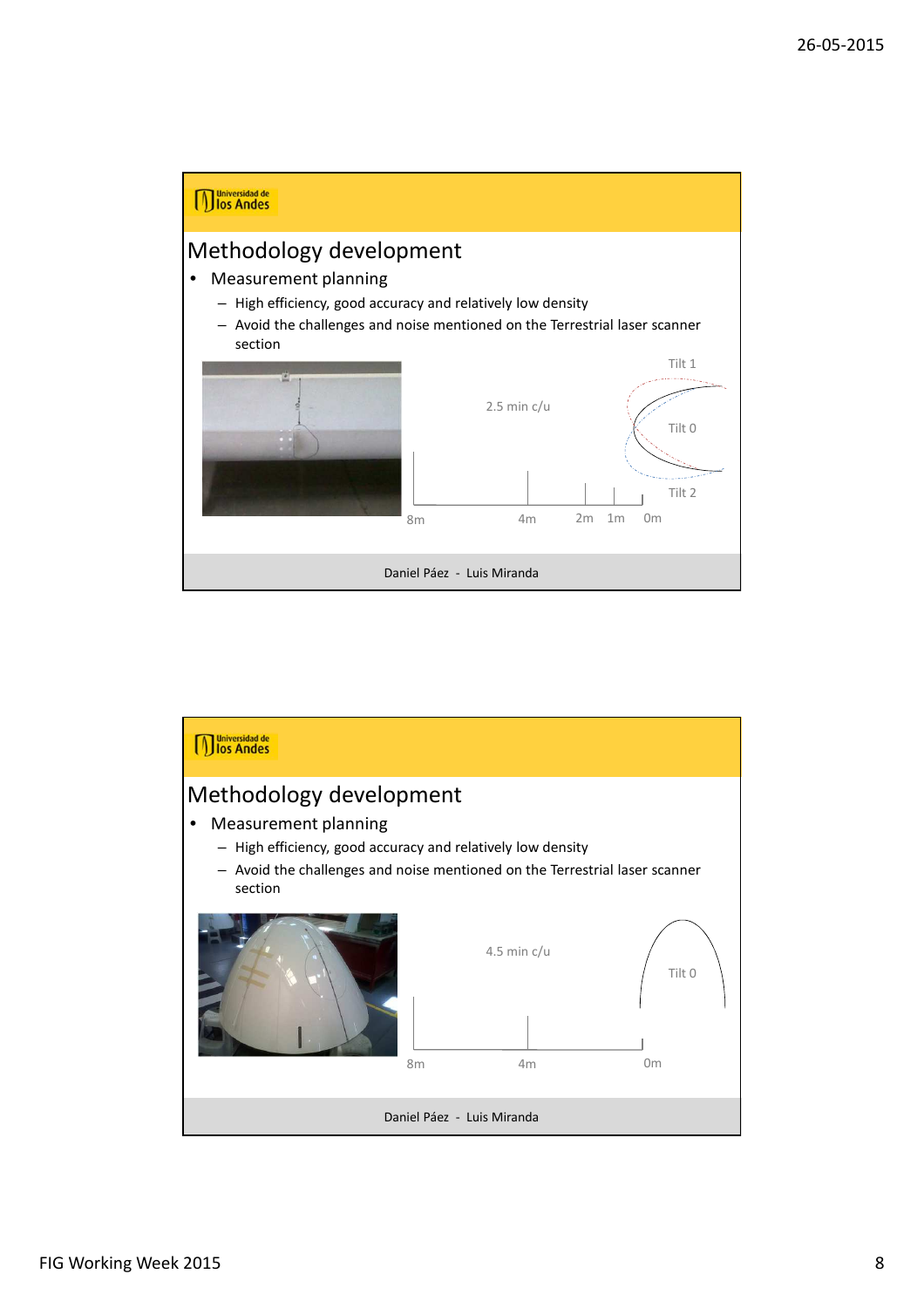

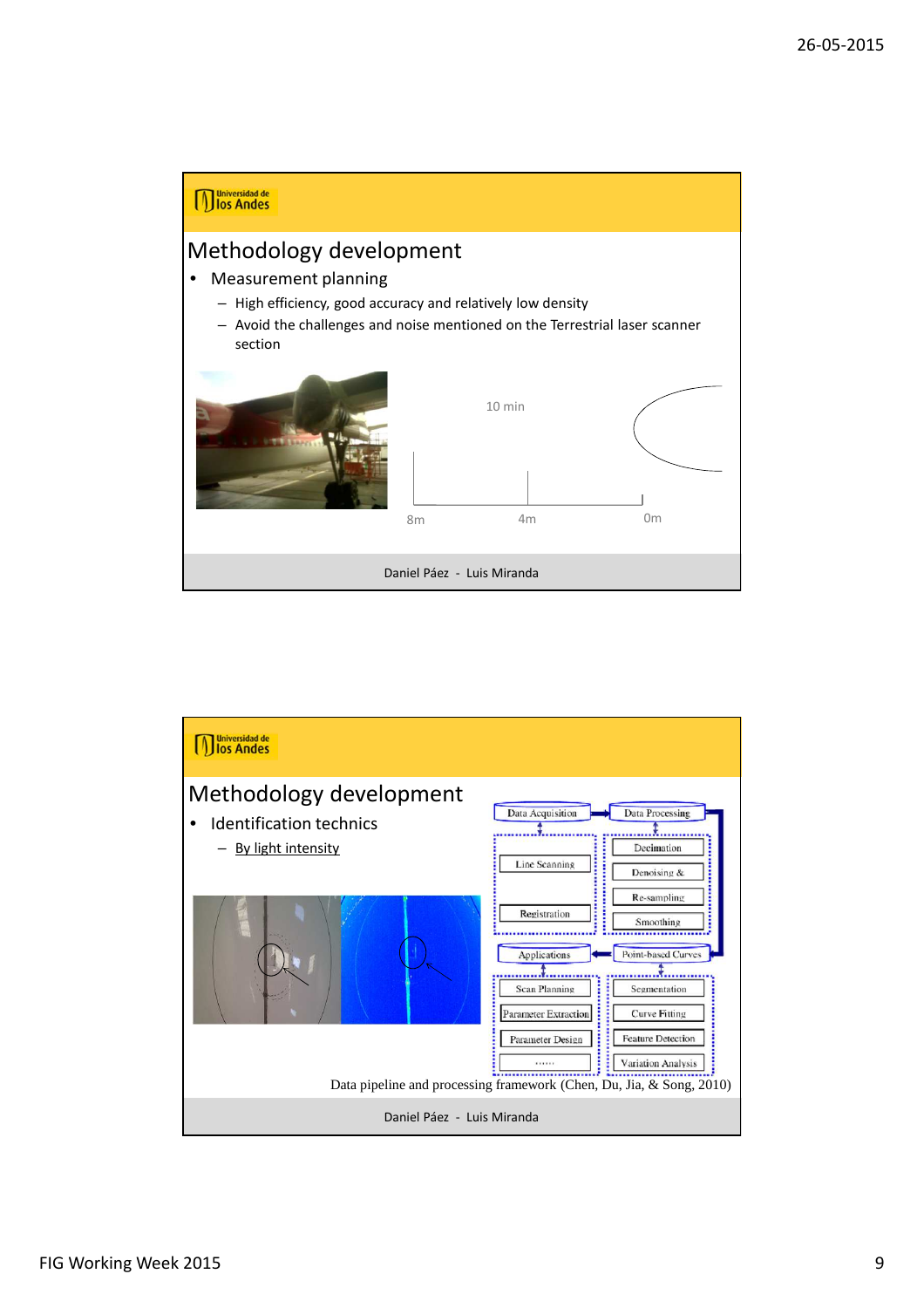

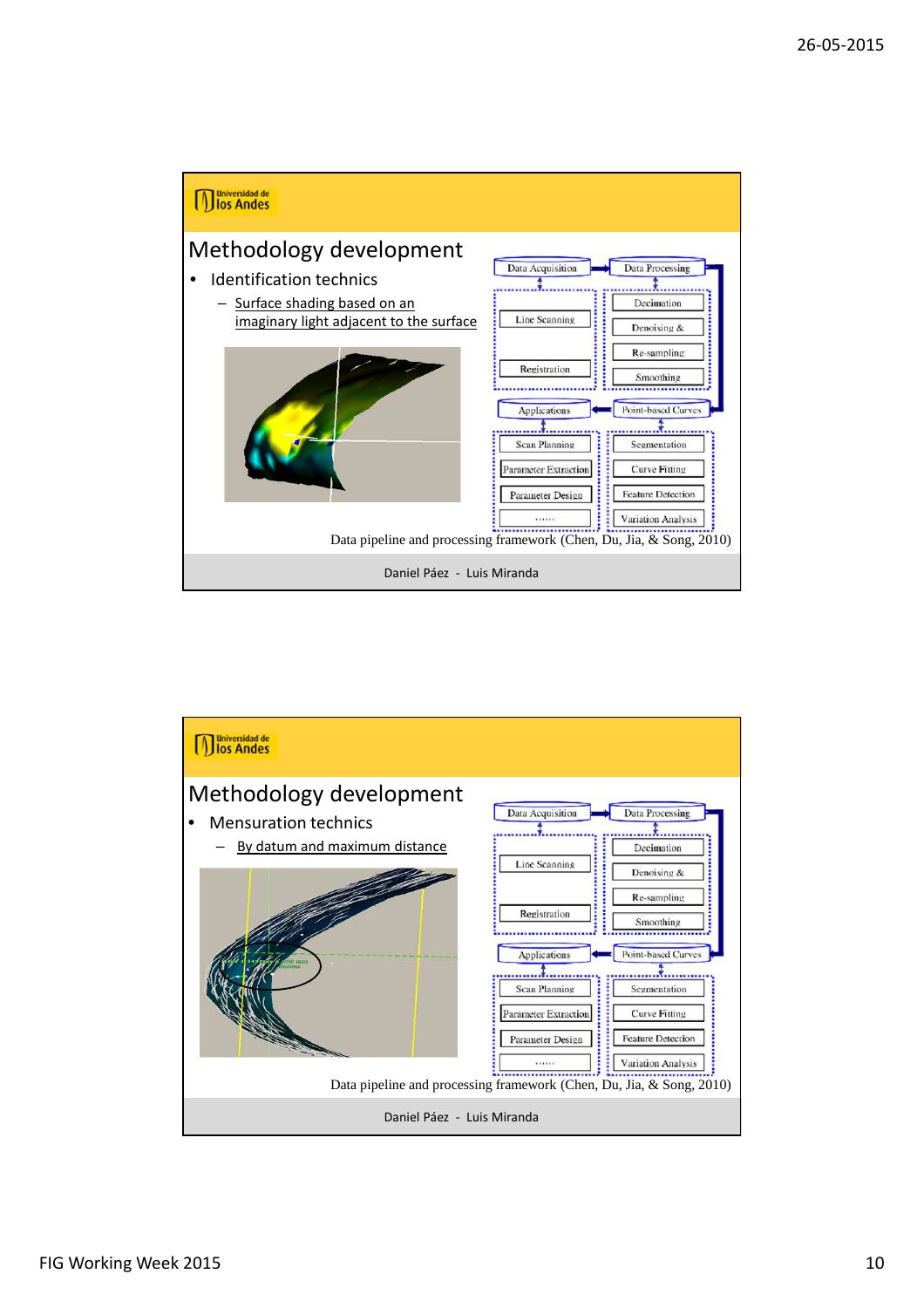

| <b>Juniversidad de</b><br>Jos Andes |                       |                           |                                            |                                                 |                                       |
|-------------------------------------|-----------------------|---------------------------|--------------------------------------------|-------------------------------------------------|---------------------------------------|
| <b>Results and discussion</b>       |                       |                           |                                            |                                                 |                                       |
| Measurement of the leading edge     |                       |                           |                                            |                                                 |                                       |
| By datum and maximum distance       |                       |                           |                                            |                                                 |                                       |
|                                     | <b>Measure</b>        | <b>Distance</b><br>[m]    | <b>Separation</b><br>of scan<br>lines [mm] | <b>Separation</b><br>scan point in<br>line [mm] | <b>Density</b> scan<br>mesh[pts/cm^2] |
|                                     | Leading Edge (tilt 1) | $\mathbf{1}$              | Not<br>measurable                          | Not<br>measurable                               |                                       |
|                                     |                       | 8                         | 1.407                                      | 1.2                                             | 59                                    |
|                                     | Leading Edge (tilt 2) | 1                         | Not<br>measurable                          | Not<br>measurable                               |                                       |
|                                     |                       | $\overline{c}$            | 1.09                                       | 0.754                                           | 122                                   |
|                                     | 8<br>2.3<br>1.27      |                           |                                            | 34                                              |                                       |
|                                     |                       | <b>Estimate of damage</b> |                                            | Range error                                     |                                       |
|                                     | <b>Measure</b>        | Extension[m<br>m          | Height<br>[mm]                             | Depth [mm]                                      | Measured<br>[mm]                      |
|                                     | $Flap$ (tilt 1)       |                           |                                            |                                                 | 6.2                                   |
|                                     |                       | 53.72                     | 71.8                                       | 9.898                                           | 3.94                                  |
|                                     | $Flap$ (tilt 2)       | 52.814                    | 72.674                                     | $\overline{\phantom{a}}$<br>7.4                 | 5.6<br>2.1                            |
|                                     |                       | 53.9                      | 71.18                                      | 10.372                                          | 2.5                                   |
| Daniel Páez - Luis Miranda          |                       |                           |                                            |                                                 |                                       |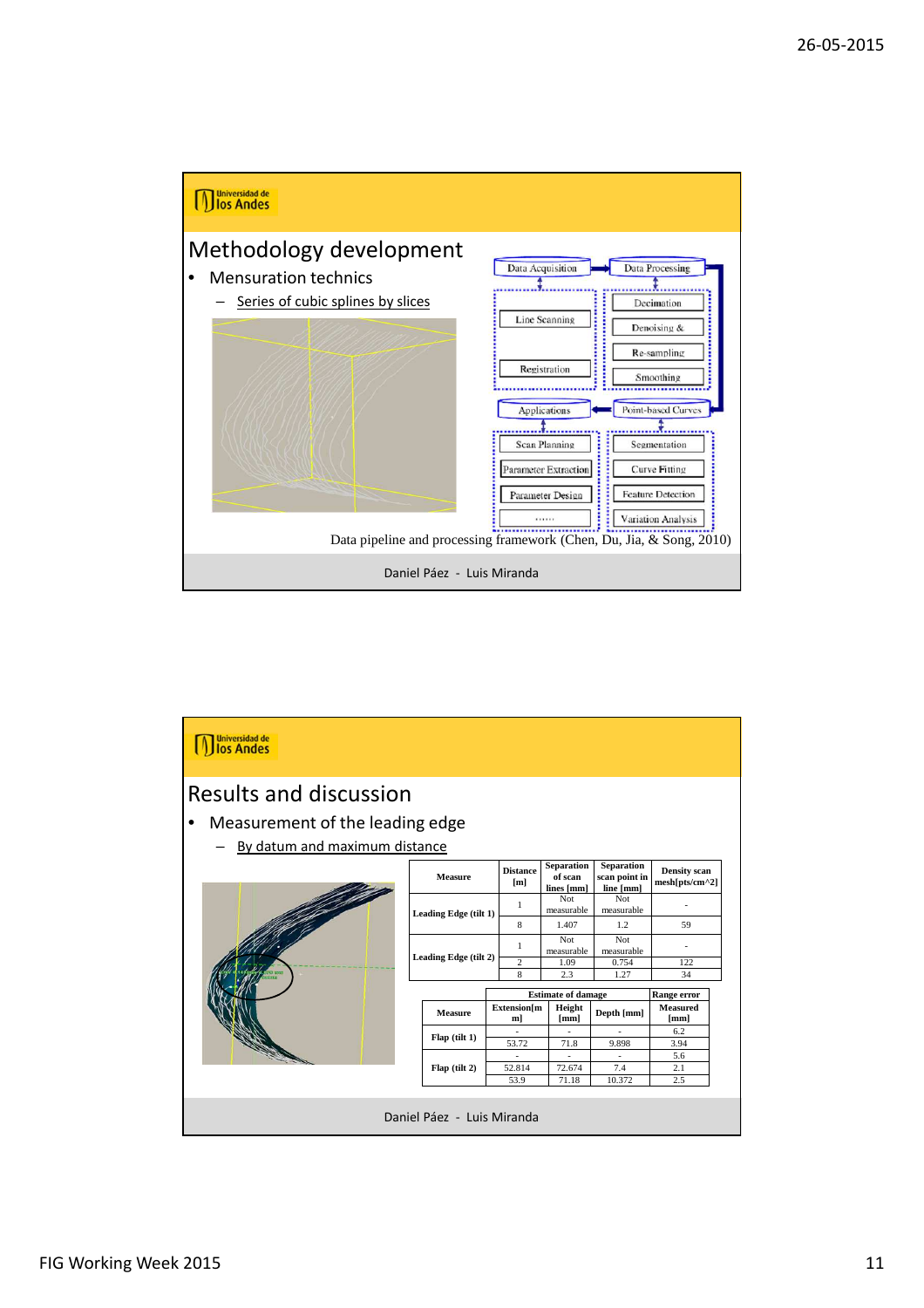

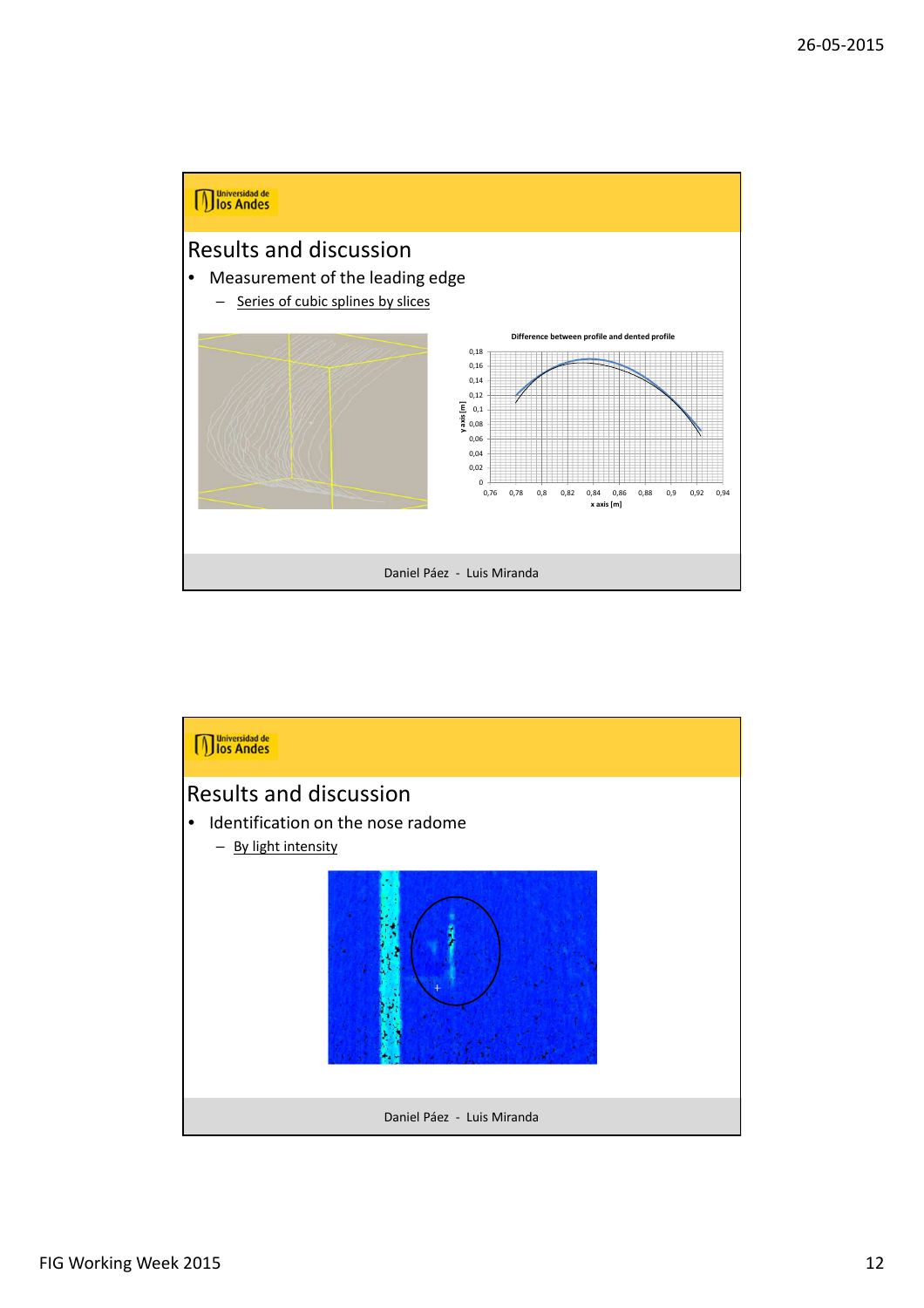## **Muniversidad de**<br>**Microsoft Andes** Results and discussion • Identification on the aircraft wing **PART REPORT** Daniel Páez - Luis Miranda

| <b>Universidad de</b><br>los Andes                                                                                                                                                                                                                                                                                                                                                                                                                                                                                                                                                                                                                              |
|-----------------------------------------------------------------------------------------------------------------------------------------------------------------------------------------------------------------------------------------------------------------------------------------------------------------------------------------------------------------------------------------------------------------------------------------------------------------------------------------------------------------------------------------------------------------------------------------------------------------------------------------------------------------|
| Conclusions<br>The light intensity technic for identification of damages in an<br>aircraft surface appears as a powerful tool<br>• We found that TLS for aircraft surface inspection is not<br>recommendable to measure at high incidence angles and at<br>distances between 2 and 5 meters.<br>• The most reliable solution for the shiny surfaces challenge is to coat<br>the surface. This might not be a viable solution for aircraft<br>inspection because of cost and extra time required.<br>• With the mensuration technics analyzed, the best way was found to<br>be a mean or approximate datum of the dispersion of the data and<br>the range error. |
| • The described analysis of the laser scanner data does not describe<br>a proved more reliable inspection than a technical human visual<br>inspection.                                                                                                                                                                                                                                                                                                                                                                                                                                                                                                          |
| Daniel Páez - Luis Miranda                                                                                                                                                                                                                                                                                                                                                                                                                                                                                                                                                                                                                                      |